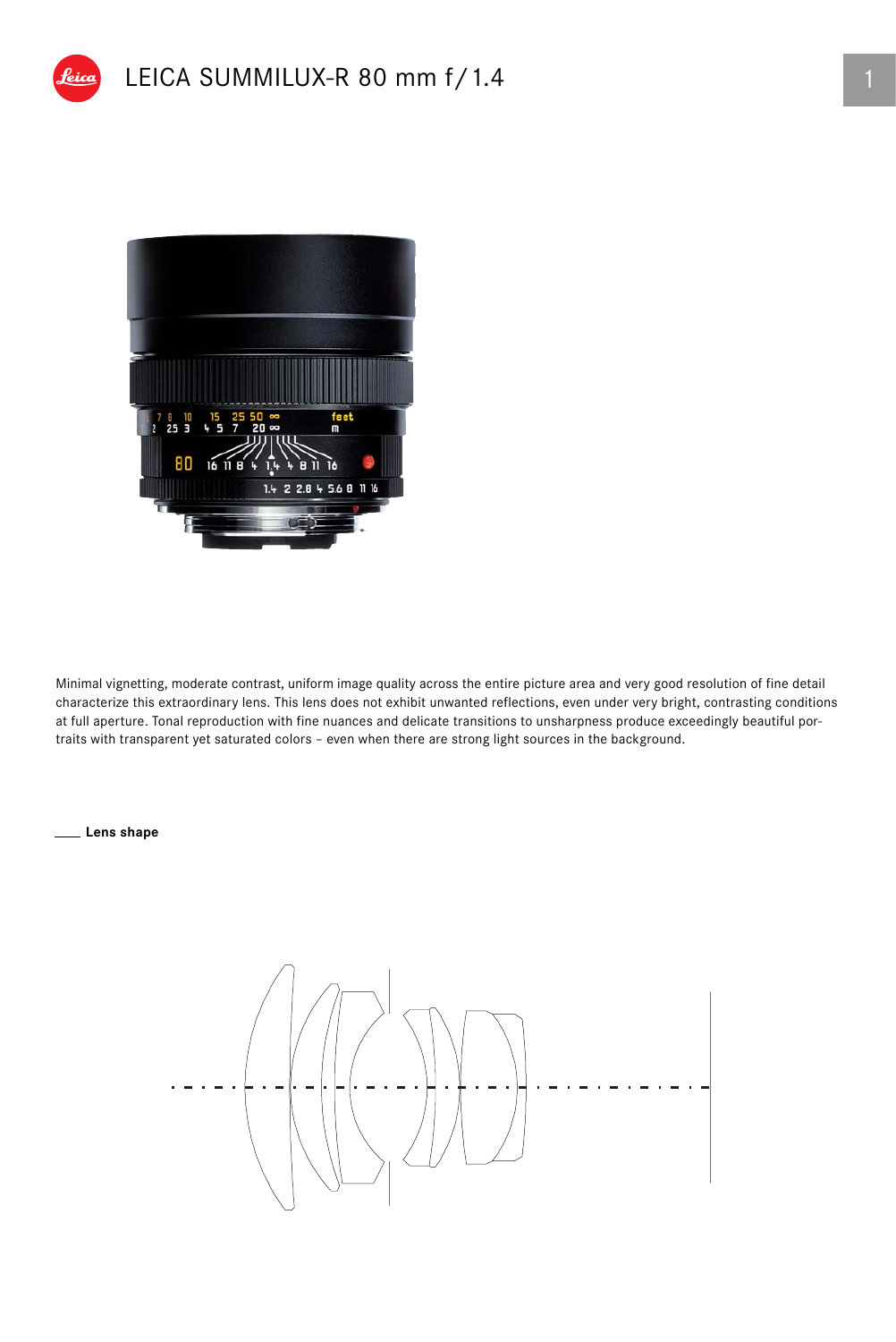

**Engineering drawing** J

| <b>Technical Data</b>                                            |                                                                                                            |  |  |  |
|------------------------------------------------------------------|------------------------------------------------------------------------------------------------------------|--|--|--|
| Angle of view (diagonal, horizontal, vertical)                   | $30^\circ$ , $25^\circ$ , $17^\circ$                                                                       |  |  |  |
| Optical design                                                   | Number of elements / groups: 7 / 5                                                                         |  |  |  |
|                                                                  | Focal length: 80.3 mm                                                                                      |  |  |  |
|                                                                  | <b>Entrance pupil:</b> 52.6 mm (related to the first lens surface in light direction)                      |  |  |  |
|                                                                  | <b>Focusing range:</b> 0.8 m to Infinity                                                                   |  |  |  |
| <b>Distance setting</b><br>Scale: Combined meter/feet-increments |                                                                                                            |  |  |  |
|                                                                  | Smallest object field: 192 mm x 288 mm                                                                     |  |  |  |
|                                                                  | Highest reproduction ratio: 1:8                                                                            |  |  |  |
| <b>Diaphragm</b>                                                 | <b>Setting / Type:</b> Preset diaphragm with clickstops (including half values), Fully automatic diaphragm |  |  |  |
|                                                                  | <b>Smallest aperture:</b> f/16                                                                             |  |  |  |
| <b>Bayonet</b>                                                   | LEICA R quick-change bayonet for LEICA R3 to LEICA R9 with mechanical, and, for LEICA R8/R9,               |  |  |  |
|                                                                  | additional electronic exposure control                                                                     |  |  |  |
| Filter (type)                                                    | Internal thread for screw-in type filters E 67                                                             |  |  |  |
| Lens hood                                                        | Built-in, telescopic                                                                                       |  |  |  |
| Dimensions and weight                                            | Length: 69 mm                                                                                              |  |  |  |
|                                                                  | Largest diameter: 75 mm                                                                                    |  |  |  |
|                                                                  | Weight: approx. 700 g                                                                                      |  |  |  |
|                                                                  |                                                                                                            |  |  |  |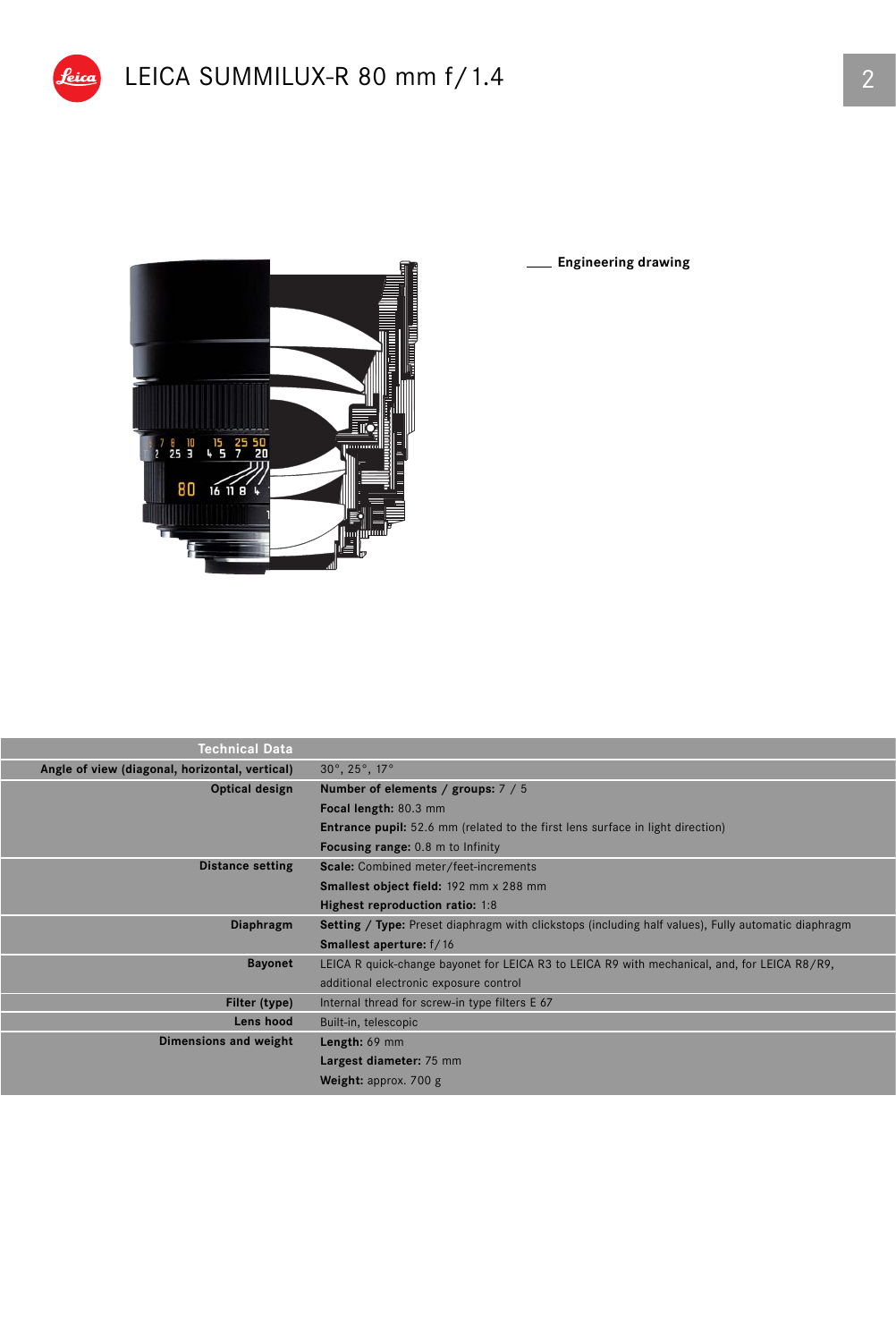## **MTF graphs**







The MTF is indicated both at full aperture and at f/5.6 at long taking distances (infinity). Shown is the contrast in percentage for 5, 10, 20 and 40 lp/mm accross the height of the 35 mm film format, for tangential (dotted line) and sagittal (solid line) structures, in white light. The 5 and 10 lp/mm will give an indication regarding the contrast ratio for large object structures.The 20 and 40 lp/mm records the resolution of finer and finest object structures.

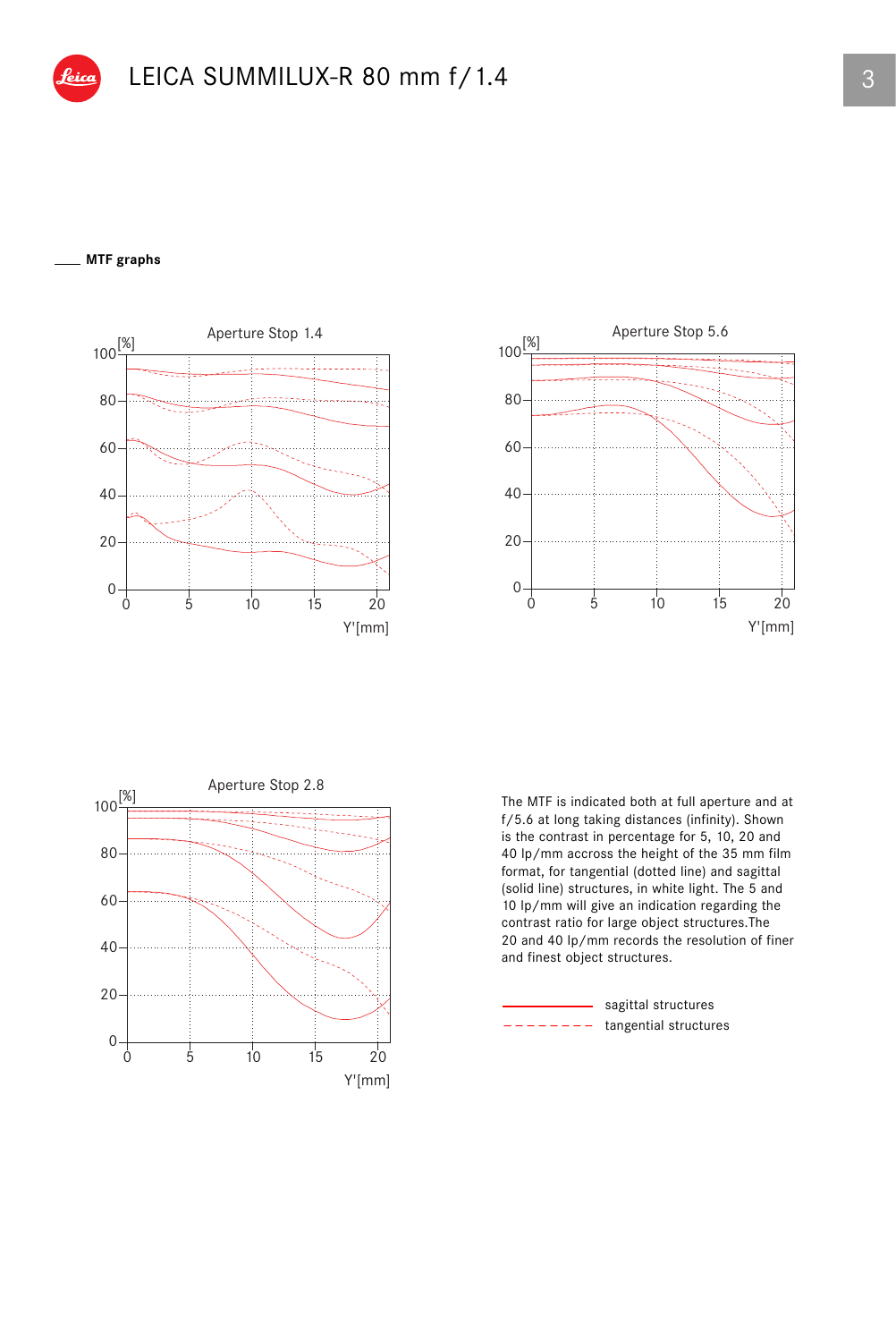## **Distortion**



Effective Distortion



## **Vignetting**



Distortion is the deviation of the real image height (in the picture) from the ideal image height. The relative distortion is the percentage deviation. The ideal image height results from the object height and the magnification. The image height of 21.6mm is the radial distance between the edge and the middle of the image field for the format 24mm x 36mm. The graph of the effective distortion illustrates the appearance of straight horizontal and vertical lines in the picture.

Vignetting is a continous decrease of the illumination to the edges of the image field. The graph shows the percentage lost of illumination over the image height. 100% means no vignetting.

tangential structures - sagittal structures \_ \_ \_ \_ \_ \_ \_ \_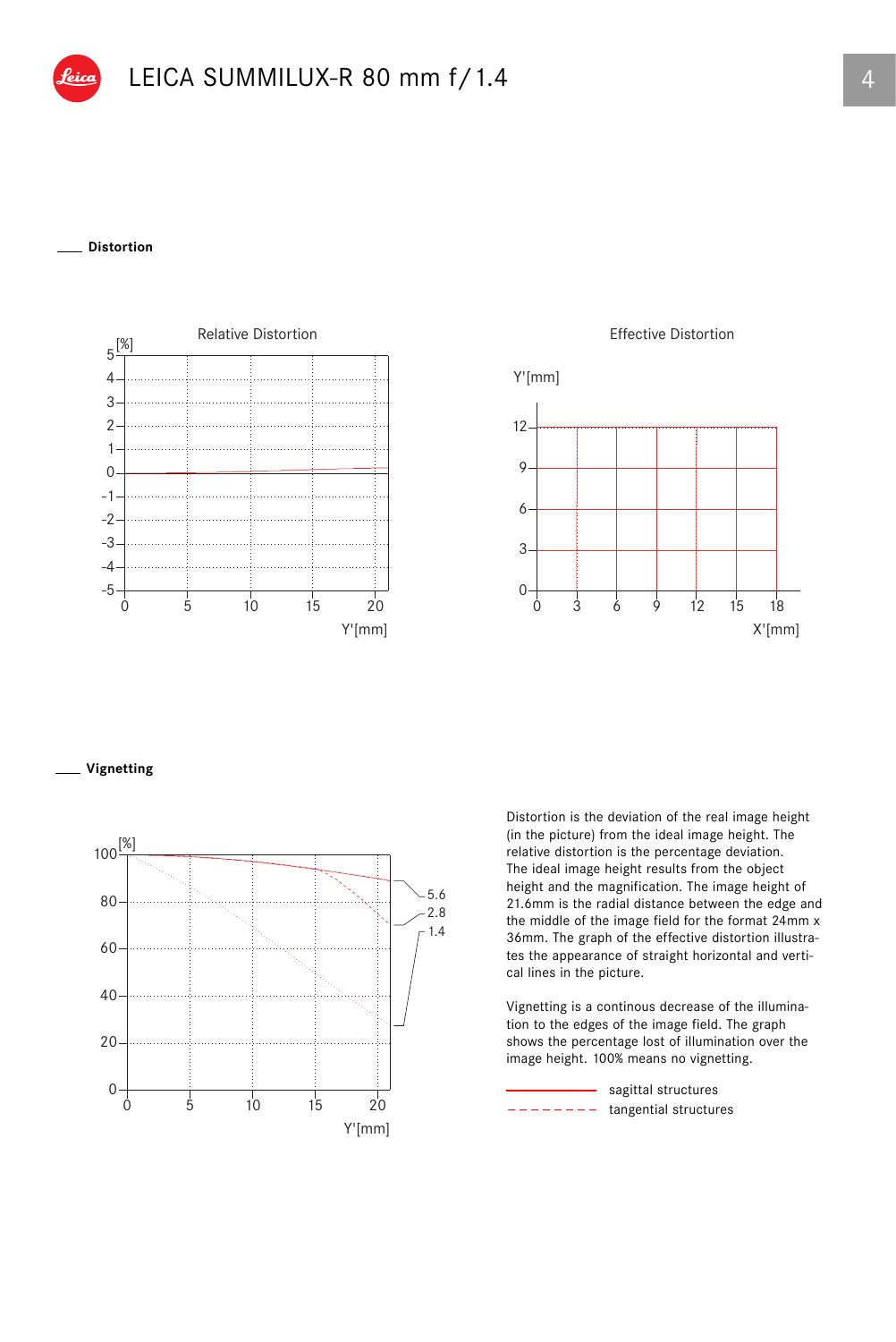

\_ Depth of field table 

|                          |                | Aperture Stop    |                  |                  |                  |                  |                  |                  |                  | Magnification |
|--------------------------|----------------|------------------|------------------|------------------|------------------|------------------|------------------|------------------|------------------|---------------|
|                          |                | 1,4              | $\mathcal{P}$    | 2,8              | 4                | 5,6              | 8                | 11               | 16               |               |
| Ξ<br>Setting<br>Distance | 0,8            | $0,796 - 0,804$  | $0,795 - 0,805$  | $0,792 - 0,808$  | $0,789 - 0,811$  | $0,785 - 0,816$  | $0,779 - 0,822$  | $0,771 - 0,831$  | $0,759 - 0,846$  | 1/7,98        |
|                          | 0,9            | $0.895 - 0.906$  | $0.893 - 0.907$  | $0.890 - 0.910$  | $0.886 - 0.914$  | $0,881 - 0,920$  | $0.873 - 0.929$  | $0.863 - 0.941$  | $0,847 - 0,961$  | 1/9,24        |
|                          |                | $0.993 - 1.007$  | $0,991 - 1,009$  | $0,988 - 1,013$  | $0,983 - 1,018$  | $0,976 - 1,026$  | $0.966 - 1.037$  | $0,954 - 1,052$  | $0,934 - 1,077$  | 1/10,5        |
|                          | 1,1            | $1.092 - 1.109$  | $1,089 - 1,111$  | $1,085 - 1,115$  | $1,079 - 1,122$  | $1,070 - 1,131$  | $1.058 - 1.146$  | $1.043 - 1.164$  | $1.020 - 1.195$  | 1/11,8        |
|                          | 1,2            | 1,190 - 1,210    | 1,187 - 1,213    | 1,182 - 1,219    | $1,174 - 1,227$  | 1,164 - 1,238    | $1,150 - 1,255$  | $1,132 - 1,277$  | 1,104 - 1,316    | 1/13,0        |
|                          | 1,3            | $,288 - 1,312$   | $.285 - 1.316$   | $1.279 - 1.322$  | $1.270 - 1.332$  | $1,258 - 1,345$  | $1.241 - 1.366$  | $,220 - 1,392$   | $1.187 - 1.439$  | 1/14,3        |
|                          | .5             | $.484 - 1.516$   | 1,479 - 1,521    | $,471 - 1,530$   | 1,459 - 1,543    | $1,443 - 1,561$  | $1,420 - 1,589$  | 1,393 - 1,626    | $1,349 - 1,691$  | 1/16,8        |
|                          | 1,7            | 1,680 - 1,721    | 1,673 - 1,728    | 1,663 - 1,739    | 1,647 - 1,757    | $1,627 - 1,780$  | $1,597 - 1,817$  | 1,562 - 1,866    | 1,507 - 1,953    | 1/19,3        |
|                          | $\overline{2}$ | 1,972 - 2,029    | 1.962 - 2.039    | $1.948 - 2.055$  | $1.926 - 2.080$  | $1.898 - 2.114$  | $.858 - 2.167$   | $1,810 - 2,237$  | $1,735 - 2,365$  | 1/23,0        |
|                          | 2,5            | $2,455 - 2,546$  | $2,441 - 2,562$  | $2,418 - 2,588$  | $2,384 - 2,628$  | $2,341 - 2,683$  | $2,279 - 2,770$  | $2,206 - 2,887$  | $2,095 - 3,107$  | 1/29,2        |
|                          | 3              | $2,936 - 3,067$  | $2,914 - 3,091$  | $2,881 - 3,129$  | $2,834 - 3,188$  | $2,772 - 3,270$  | $2,685 - 3,401$  | $2,583 - 3,582$  | $2,431 - 3,930$  | 1/35,5        |
|                          | 4              | $3,886 - 4,121$  | $3,848 - 4,165$  | $3,790 - 4,235$  | $3,706 - 4,345$  | $3,601 - 4,501$  | $3,453 - 4,757$  | $3,286 - 5,121$  | $3,040 - 5,873$  | 1/47,9        |
|                          | 5              | $4,822 - 5,192$  | $4,763 - 5,263$  | $4,674 - 5,376$  | $4,547 - 5,555$  | $4,388 - 5,814$  | $4,170 - 6,251$  | $3,926 - 6,901$  | $3,578 - 8,351$  | 1/60,4        |
|                          |                | $6,655 - 7,384$  | $6,540 - 7,530$  | $6.373 - 7.765$  | $6,137 - 8,148$  | $5,850 - 8,721$  | $5,465 - 9,752$  | $5,051 - 11,45$  | $4,487 - 16,12$  | 1/85,3        |
|                          | 20             | $17.40 - 23.51$  | $16,62 - 25,11$  | $15.57 - 27.97$  | $14,22 - 33,74$  | $12.75 - 46.56$  | $11.04 - 108.5$  | $9.456 - \infty$ | $7.636 - \infty$ | 1/247         |
|                          | $\infty$       | $133,6 - \infty$ | $97,80 - \infty$ | $69,89 - \infty$ | $48,93 - \infty$ | $34,97 - \infty$ | $24,49 - \infty$ | $17,83 - \infty$ | $12,28 - \infty$ | $1/\infty$    |



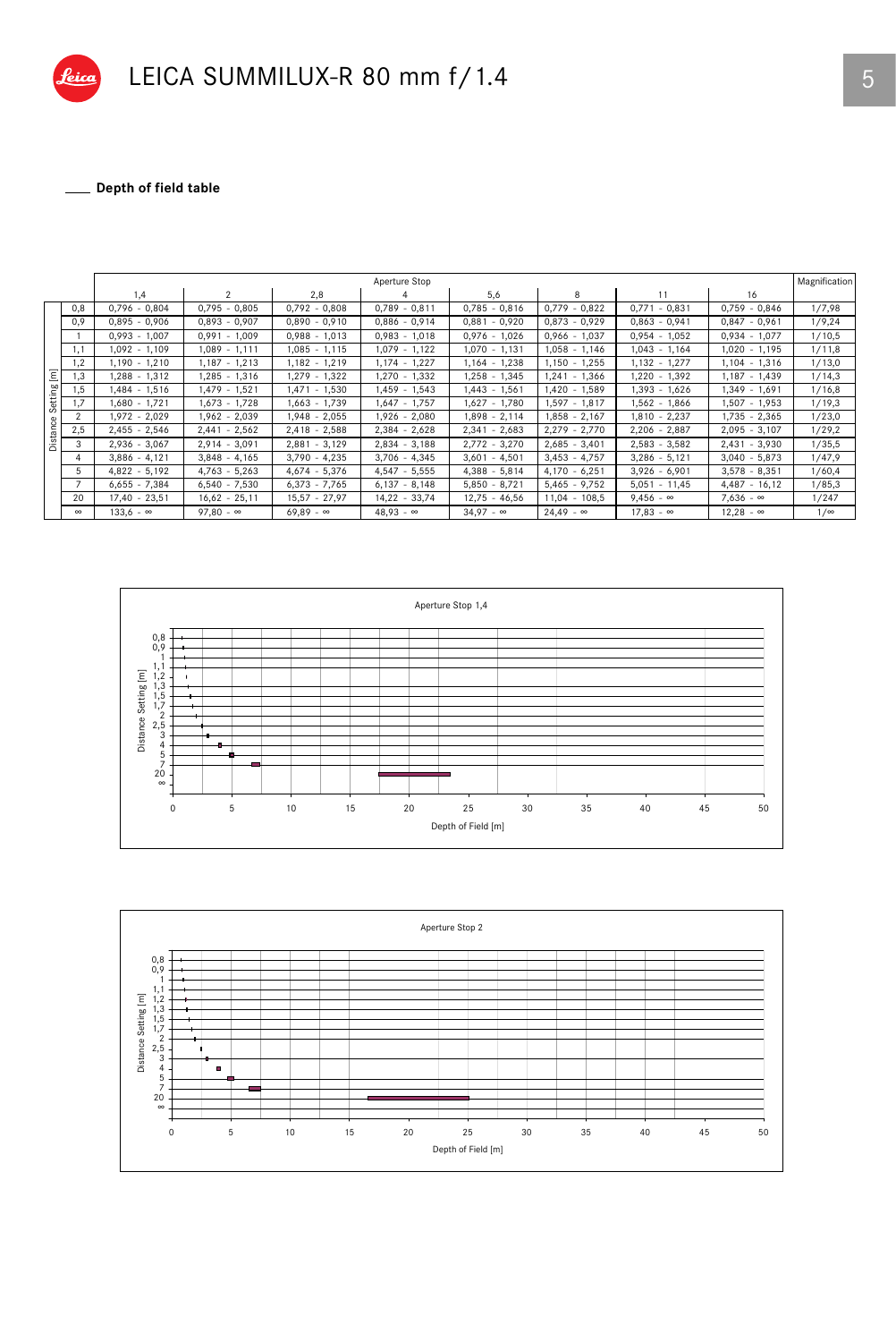